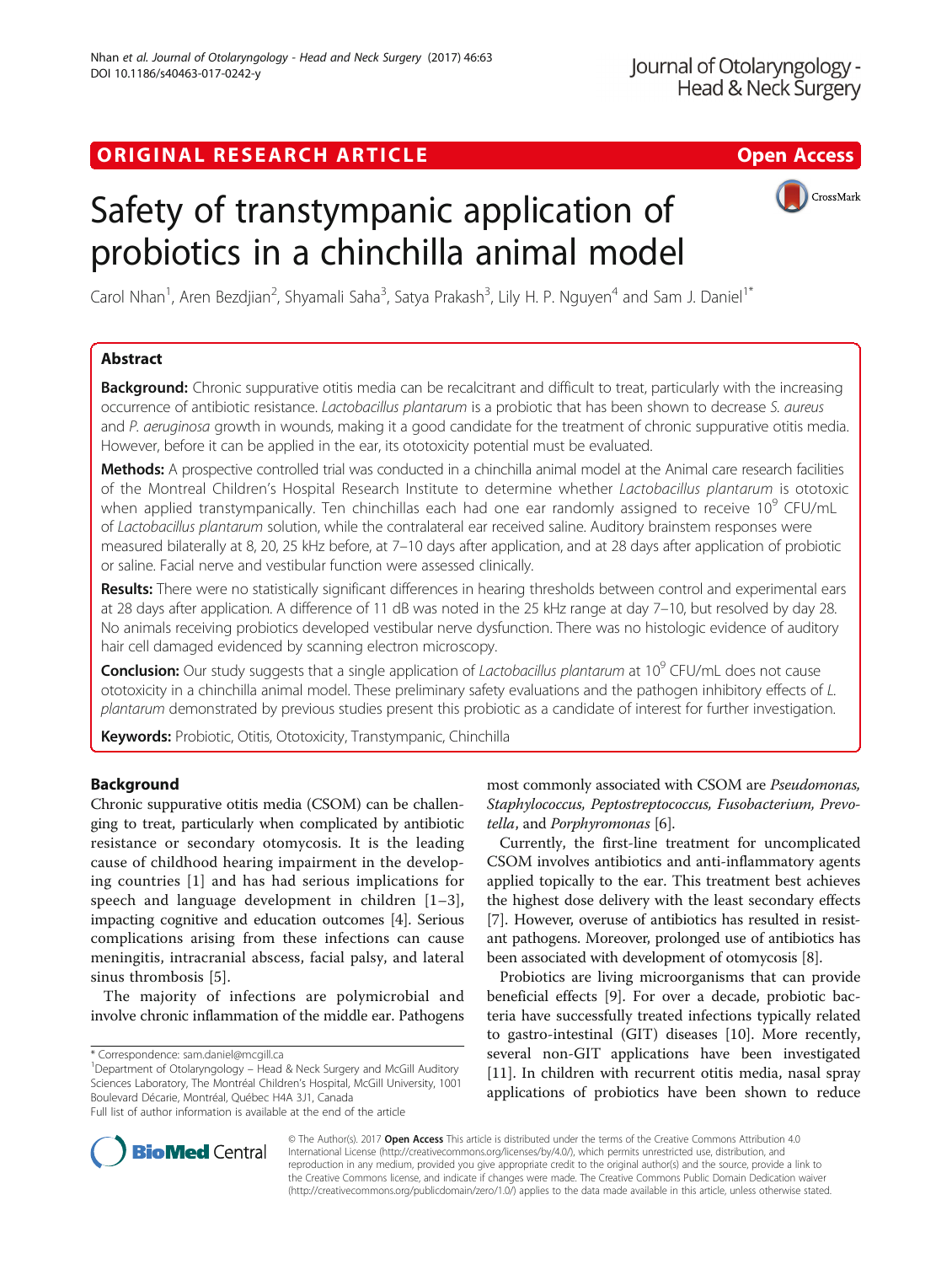their rates of both infection and middle ear effusion [[12](#page-4-0)]. It is hypothesized that probiotics help restore the native polymicrobial population in the nasopharynx, which typically shows reduced levels of nasopharyngeal commensals in cases of recurrent acute otitis media [\[13](#page-4-0)]. These studies bring into question whether topical probiotic bacteria application could also be beneficial in the prevention and treatment of CSOM.

Lactobacillus plantarum is a probiotic shown to prevent both S. aureus and P. aeruginosa, the main organisms found in CSOM [\[6](#page-4-0)], from establishing wound infections [[14\]](#page-4-0). It also has antagonistic activity against Peptostreptococcus [\[15](#page-4-0)], an anaerobic organism commonly found in COSM [[6\]](#page-4-0). In a comparison of three strains of lactobacillus, Lactobacillus plantarum was found to have the best inhibitory activity against S. aureus and P. aeruginosa [[14](#page-4-0)] making it a good potential candidate for the treatment of CSOM. Nonetheless, the ototoxicity potential of probiotics remains to be established prior to investigating otic applications. Thus, before studying whether *Lactobacillus plantarum* is effective in treating CSOM, its safety when applied topically to the middle ear must be determined.

#### **Methods**

#### Study overview

Chinchilla were used to verify the ototoxity of L. plantarum. The chinchilla was chosen because it is a wellestablished animal model for hearing loss studies [\[16](#page-4-0)–[18](#page-4-0)]. They also have large tympanic membranes and middle ears similar to humans and a cochlea that is readily dissectible. Each chinchilla had a single application of a solution of probiotic transtympanically to the randomly selected experimental ear and phosphate buffered saline (PBS) to the control ear. Hearing was assessed by auditory brainstem responses (ABR) prior to experimental application of probiotic, then at early and late intervals following application. The animals were euthanized and the cochlear structures were analyzed using scanning electron microscopy (SEM).

### Animal care and ethics

The study received approval by the Animal Care Committee of the McGill University Health Centre Research Institute and was conducted at the McGill Auditory Sciences Laboratory in accordance with the guidelines of the Canadian Council for Animal Care. Ten female chinchillas (C. laniger, Ryerson Chinchilla Ranch, OH) were included in the study. Throughout the study, chinchillas were kept in temperature and light controlled rooms with free access to water and commercial food by the animal care research facilities of the Montreal Children's Hospital Research Institute.

#### Sample size

The sample size of seven was calculated setting power at 80% and an alpha of 0.05 to show a difference of 20 dB with a standard deviation of 12.6 dB determined on a pilot study. Ten animals were used to account for the potential of animal loss during the study.

#### Hearing evaluation

Hearing evaluations of the chinchilla were performed at three different times: at baseline prior to application of the probiotic bacteria, early (day 7–10) and late (day 28) after application of probiotic. Hearing was tested by ABR on chinchilla anesthetized by 5% Isoflurane and maintained with 3% Isoflurane. Acoustic stimuli of 8000, 20,000, and 25,000 Hz pure tone bursts were presented to the chinchilla through insert earphones starting at 80 dB intensity and decreasing by 5 dB until a threshold was reached.

#### Probiotic bacteria preparation

L. plantarum ATCC 10241 was plated using MRS agar from an 80%  $(v/v)$  frozen MRS-glycerol stock. The plate was incubated for 24 h at 37 °C with 5%  $CO<sub>2</sub>$  to ensure purity. A single colony from the MRS-agar plate was incubated for 24 h at 37 °C in 10 mL of MRS broth. A standard curve was derived using the overnight culture of the bacteria to make a solution of  $10^9$  colony-forming-units (CFU)/mL in PBS for transtympanic application. The CFU count of the solution administered was determined again by standard colony counting to ensure accurate dosing. The pH and electrolyte content of the administered solution was verified in order to ensure no confounders in the ototoxicity study.

#### Transtympanic application

Each of 10 animals had one ear randomized to receive a single application of probiotic bacteria (experimental), while the contralateral ear received a single application of PBS (control). After anesthetising, a radial incision in the antero-inferior quadrant of the tympanic membrane was made and 0.4–0.7 mL of probiotic solution (until the middle ear was filled) was administered into the middle ear via a soft sterile polyethylene tubing catheter. The same volume of PBS was instilled into the control ears following the same protocol.

#### Middle ear examination and histology

Four weeks after application of the probiotic, all animals were euthanized. The middle ears were examined for bony or mucosal changes. The cochleae were dissected and fixed in 4% paraformaldehyde. Post-fixation staining with osmium tetroxide and graded dehydration with 30, 50, 70, 80, 90, and 100% alcohol was performed. Specimens were critical-point dried using Leica CPD 030, mounted, gold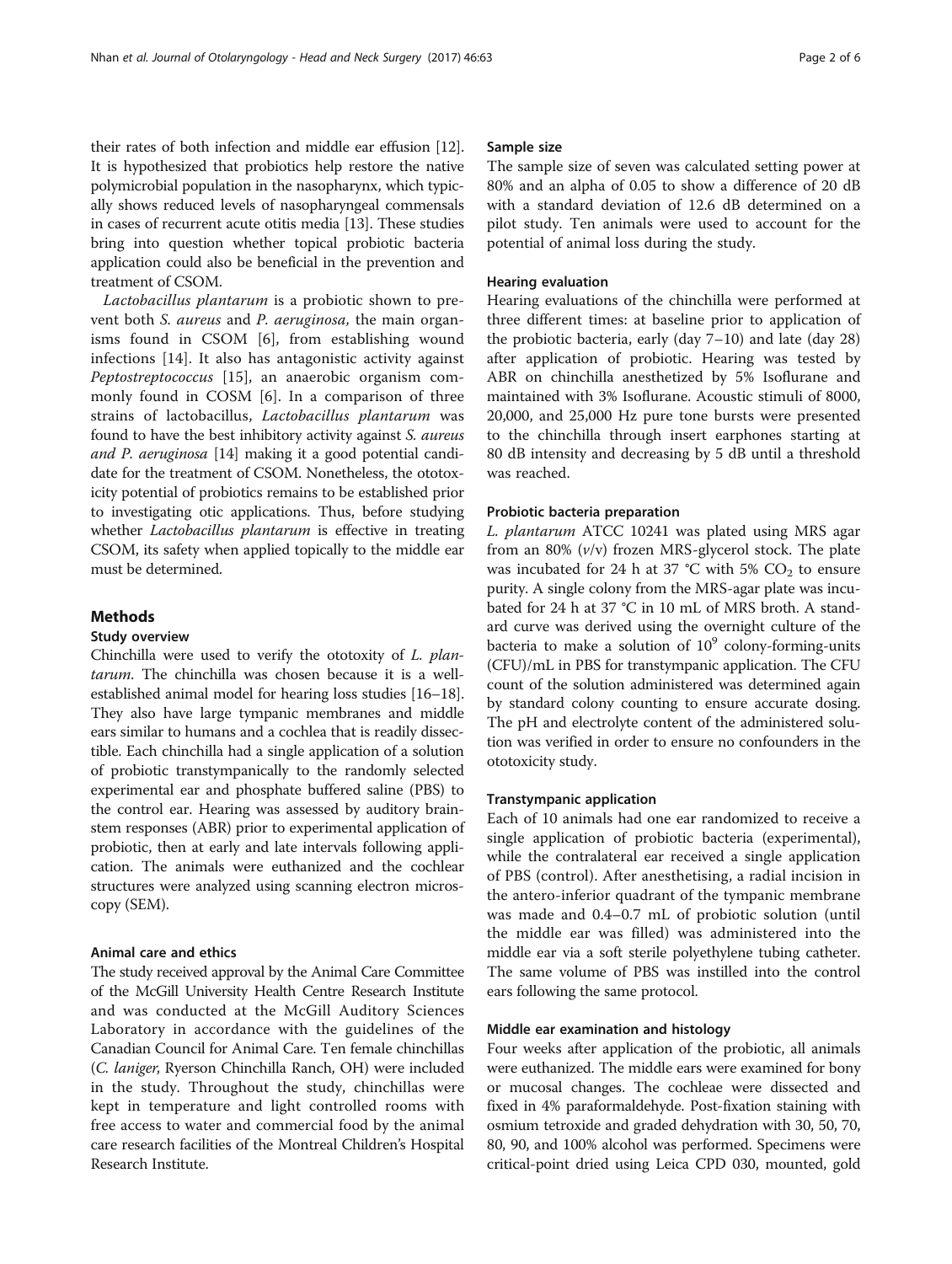plated, and viewed using the Hitachi field emission electron microscopy (Hitachi S4700, Tokyo, Japan).

#### Statistical analysis

Early (day 7–10) and late (day 28) shifts in ABR thresholds after application of the probiotics were compared using paired T-test between the experimental and control ears across all three frequencies tested (8, 20, 25 kHz). A p value < 0.05 was considered statistically significant.

# Results

#### Probiotic preparation and dose selection

Previous studies testing the activity of Lactobacillus plantarum against Staphyloccus aureus or Pseudomas aerugi*nosa* on wounds used concentrations of  $10^5$  to  $1.5 \times 10^8$ CFU/ml [\[19](#page-4-0)–[21](#page-5-0)]. Standard colony counting of an aliquot of the probiotic solution used gave a count of  $1.5 \times 10^9$ CFU/mL. The solution had a neutral pH of 7.0. Na  $+$ was 156 mmol/L, K+ 1.7 mmol/L, and Cl-148 mmol/L.

#### Observations for physical signs of toxicity

Three animals had to be euthanized before completion of the experiment due to unrelated illness and were therefore excluded from analysis. The remaining seven animals were in good health until the end of the experiment, maintaining steady weight gain and normal behaviors. Commonly accepted physical signs of ototoxicity are evidence of damage to cochleovestibular nerve, resulting signs of vestibular disturbance such as head tilt or disequilibrium.

#### Auditory brainstem response threshold shifts

To investigate ototoxicity, baseline hearing measured prior to application of solutions were compared to early post-application (day 7–10) and late post-application (day 28) using ABRs. On the early assessment (day 7–10 following transtympanic application of solution) a significant threshold shift was found at 25 kHz in the ear with the test probiotic doses  $(9.6 \pm 2.3 \text{ dB})$  when compared to the control ear receiving  $(-1.4 \pm 3.5 \text{ dB})$ ,  $p =$ 0.02. This threshold shift resolved by the day 28 ABR measurements. No significant long-term hearing loss was observed between experimental and control ears at all frequencies and time points tested (Fig. [1](#page-3-0)). ABR data per animal is shown in Additional file [1](#page-4-0): Table S1.

#### Assessment of structural anatomy

Day 1 following application of solutions transtympanically, examination of the tympanic membranes under anesthesia confirmed that the middle ears were still fluid-filled. Prior to measuring early ABRs at day 7–10, ears were again examined otoscopically revealing small amounts of effusions remaining. After euthanasia and temporal bone dissection

examination revealed no mucosal changes in the bulla of experimental and control ears.

#### Histology

Three randomly selected pairs of cochlea were examined under SEM, which revealed no observable changes to the cochlear hair cells between the experimental and control ears for each animal. The three rows of outer hair cells in the Organ of Corti were intact in both the control and experimental ears (Fig. [2\)](#page-3-0).

#### **Discussion**

Treatment of CSOM is problematic particularly when there is antibiotic resistance. Based on studies showing that probiotics can treat various infectious diseases [\[10](#page-4-0)–[12](#page-4-0)], the question of whether probiotics could be effective in the treatment of CSOM is raised. Recolonization of the nasopharynx with commensal bacteria has been suggested as a strategy to treat recurrent otitis media [\[10, 11,](#page-4-0) [22\]](#page-5-0). Probiotic bacteria may be a safe and effective adjunct treatment for CSOM.

To date, topical application of probiotic directly to the ear has not been explored. An ideal probiotic would be effective against the pathogens common to CSOM, and have low potential of pathogenicity and ototoxicity. Studies show that *L. plantarum* is active against *P. aeruginosa* and S. aureus on wounds [\[14,](#page-4-0) [20, 21](#page-5-0)] and active against methicillin-resistant S. *aureus* in vitro [\[19](#page-4-0)], making it a good candidate for treating recalcitrant CSOM. However, the safety of its use in the ear precludes study of its efficacy particularly since some bacteria, such as S. pneumoniae and H. influenzae, are known to have the potential to cause sensorineural hearing loss through virulence factors [[23](#page-5-0)], bacterial toxins [\[24](#page-5-0)], or inflammatory mediators [[25](#page-5-0)]. This explains the association of otitis media with sensorineural hearing loss [[26](#page-5-0)–[28\]](#page-5-0).

This study is the first to demonstrate that the probiotic L. *plantarum* at a concentration of  $1.5 \times 10^9$  CFU/mL applied a single time to the middle ear is not ototoxic as evidenced by ABR results 28 days post-application and by electron microscopy of the cochlea. Such a study is particularly relevant for an organism that is not pro-inflammatory, such as L. plantarum, since a non-inflammatory state tends to allow easier permeability through the round window membrane and greater risk of ototoxicity. Since L. plantarum has demonstrated ability to limit growth of P. aeruginosa, S. aureus [[20](#page-5-0)] and Peptrostreptococcus [\[21\]](#page-5-0), it may be a candidate for further studies investigating its safety and therapeutic use in recalcitrant CSOM.

Inhibition of P. aeruginosa growth, as well as inhibition of the production of biofilm and elastase by a  $10^5$  CFU/mL solution L. plantarum has been demonstrated both in vitro and in vivo [[20\]](#page-5-0). In a burned-mouse model where burn wounds were infected with *P. aeruginosa*,  $10^6$  CFU/mL *L*.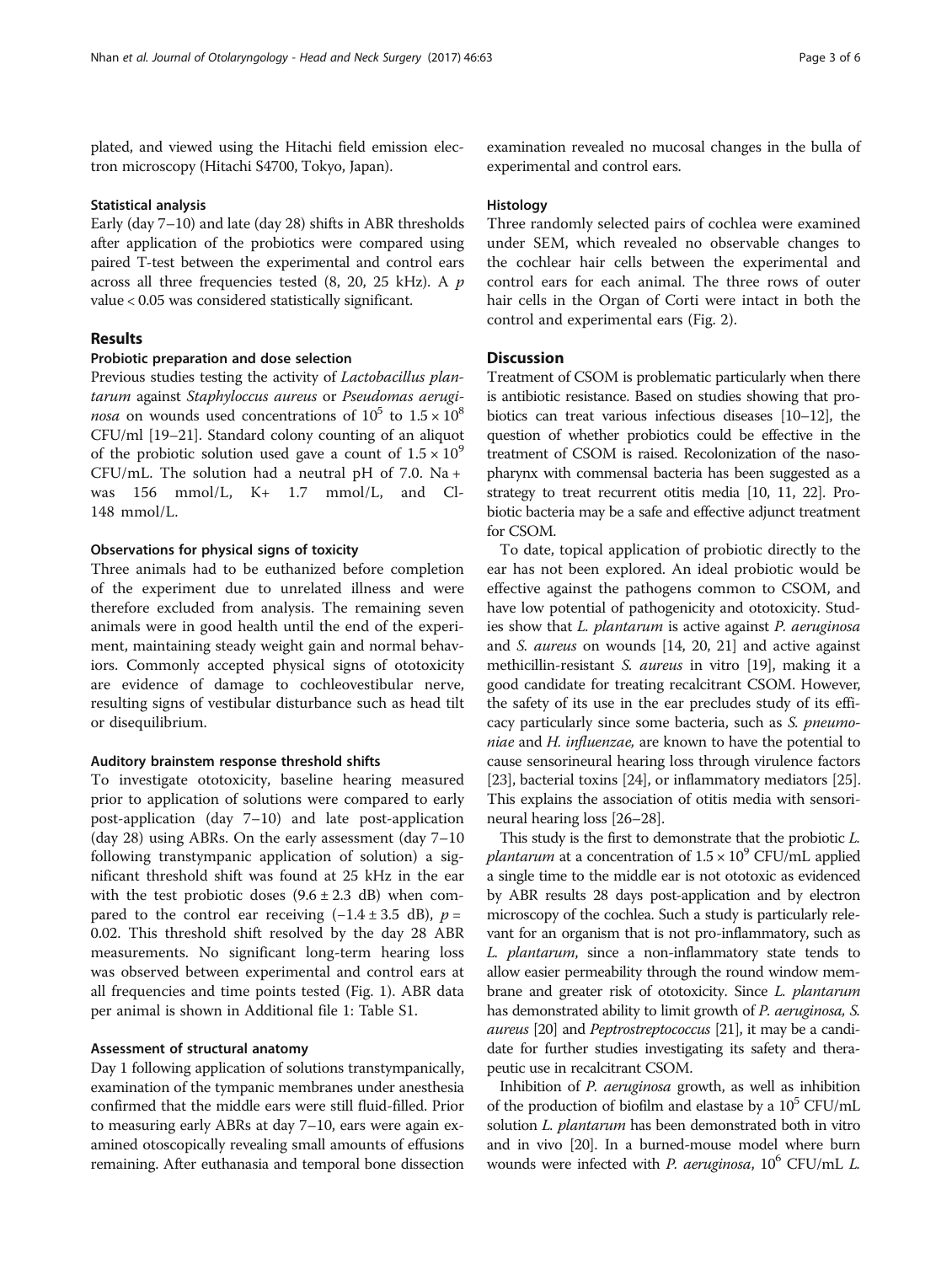<span id="page-3-0"></span>

plantarum applied topically to wounds led to decreased pathogen growth and improved healing. A study of burn patients suggested that topical *L. plantarum* at a concentration of  $10^5$  CFU/mL was as effective as silver sulfadiazine (the gold standard in topical burn treatment) in decreasing bacterial load and promotion of wound healing [\[21](#page-5-0)].

A  $1.5 \times 10^9$  CFU/mL solution of *L. plantarum*, a dose greater than that used in the studies on burn wounds, was administered once into the middle ear cavity and confirmed not to cause any toxicity to Chinchilla cochlear structures. The transient statistically significant difference in threshold shift between experimental and control ears seen at 25 kHz during the early (day 7–10) ABR was likely due to the greater viscosity of the probiotic solution compared to PBS. It was noted on physical examination that the experimental ear demonstrated residual effusion at the time of early ABR. Even then this threshold shift was not considered clinically significant at only 11 dB, and most importantly was resolved by day 28.

Although this study serves as preliminary evidence that *L. plantarum* is safe for a single application directly to the middle ear, more complete testing must be done to confirm its safety and effectiveness in humans. Currently L. plantarum is widely used in fermented food products including yogurts, as well as probiotic supplements.

Limitations of this study include its small sample size, restricting its ability to detect hearing losses less than 20 dB, and the single application of probiotic rather than multiple applications at intervals, making its findings preliminary in nature. Further investigations evaluating L. plantarum's otologic safety and clinical efficacy are needed. It would also be prudent to study its ototoxicity when used in an animal model of CSOM since that may alter release of cytokines and other factors which may impact ototoxicity. On the other hand, chronic otitis media causes an increase in the thickness of the round window membrane by a factor of two, which could have a protective effect due to decreased permeability of the round window membrane [\[29](#page-5-0)–[31\]](#page-5-0).

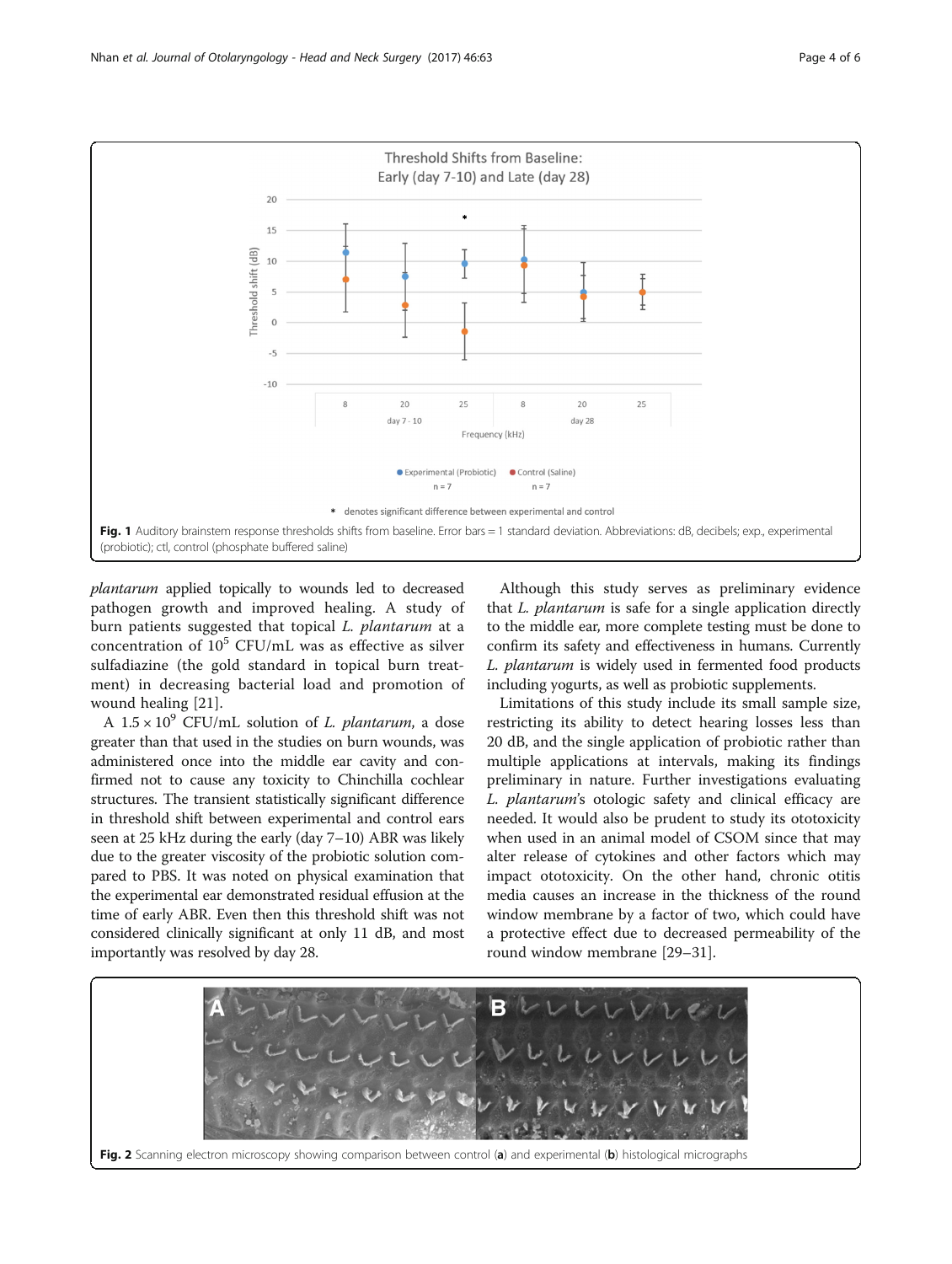# <span id="page-4-0"></span>Conclusion

This study demonstrates that a  $1.5 \times 10^9$  CFU/mL solution of L. plantarum applied a single time intratympanically is not ototoxic in a chinchilla animal model. Based on in vitro, animal, and burn wound studies, this probiotic bacteria could potentially be effective candidate in treating CSOM caused by P. aeruginosa and S. aureus. Hence, this study's preliminary otologic safety evaluations and the pathogen inhibitory effects of L. plantarum demonstrated by other groups present this probiotic as a candidate for further investigation in treating recalcitrant CSOM. Further pre-clinical and clinical investigations to understand the mechanism of actions responsible for such effects, its safety, and efficacy studies will be invaluable for determining whether L. plantarum could be used therapeutically in COSM.

#### Additional file

[Additional file 1: Table S1.](dx.doi.org/10.1186/s40463-017-0242-y) Auditory brainstem response threshold shifts (dB) in the control (phosphate buffered saline) and experimental (probiotic) ears at 7-10 (Early) and 28 (Late) days post application of probiotic. (DOCX 16 kb)

#### Abbreviations

°C: Degrees celcius; ABR: Auditory brainstem responses; CFU: Colony forming unit; CSOM: Chronic suppurative otitis media; dB: Decibel; Hz: Hertz; kHz: Kilohertz; L: Litre; mL: Millilitre; P. aeruginosa: Pseudomas aeruginosa; PBS: Phosphate buffered saline; S. aureus: Staphyloccus aureus; SEM: Scanning electron microscopy; v/v: Volume/volume

#### Acknowledgments

Not applicable.

#### Funding

The study was supported by the McGill University Head & Neck Fund and the Fonds de Recherche Santé Québec.

#### Availability of data and materials

Data analysed during this study are included in this published article. Additional gathered data generated during the current study are available from the corresponding author on reasonable request.

#### Authors' contributions

CN contributed in the study design, gathering and analysis of data and drafted the manuscript. AB contributed in the study design, gathering and analysis of date. SS contributed in the preparation and maintenance of probiotic and expertise in probiotic research. SP contributed in the preparation and maintenance of probiotic and expertise in probiotic research. LN contributed in the study design. SD contributed in the conception of the study and analysis of the gathered data. All authors read and approved the final manuscript and are accountable for the work.

#### Ethics approval

The study received approval by the Animal Care Committee of the McGill University Health Centre Research Institute. The McGill Auditory Sciences Laboratory conducts their in vivo animal studies in accordance with the guidelines of the Canadian Council for Animal Care.

#### Consent for publication

Not applicable.

#### Competing interests

The authors declare that they have no competing interests.

#### Publisher's Note

Springer Nature remains neutral with regard to jurisdictional claims in published maps and institutional affiliations.

#### Author details

<sup>1</sup>Department of Otolaryngology - Head & Neck Surgery and McGill Auditory Sciences Laboratory, The Montréal Children's Hospital, McGill University, 1001 Boulevard Décarie, Montréal, Québec H4A 3J1, Canada. <sup>2</sup>Department of Experimental Surgery and McGill Auditory Sciences Laboratory, The Montréal Children's Hospital, McGill University, Montréal, Québec, Canada. <sup>3</sup> <sup>3</sup>Departments of Biomedical Engineering, Physiology, and Artificial Cells and Organs Research Center, Biomedical Technology and Cell Therapy Research Laboratory, McGill University, Montréal, Québec, Canada. <sup>4</sup>Department of Otolaryngology – Head & Neck Surgery and Center for Medical Education, McGill University, Montreal, Québec, Canada.

#### Received: 10 April 2017 Accepted: 8 November 2017 Published online: 22 November 2017

#### References

- 1. Madana J, Yolmo D, Kalaiarasi R, Gopalakrishnan S, Sujatha S. Microbiological profile with antibiotic sensitivity pattern of cholesteatomatous chronic suppurative otitis media among children. Int J Pediatr Otorhinolaryngol. 2011;75(9):1104–8.
- 2. Daly KA, Hunter LL, Giebink GS. Chronic otitis media with effusion. Pediatrics in review. Am Acad Pediatr. 1999;20(3):85–93.
- 3. Bowd AD. Otitis media: health and social consequences for aboriginal youth in Canada's north. Int J Circumpolar Health. 2005;64(1):5–15.
- 4. Williams CJ, Jacobs AM. The impact of otitis media on cognitive and educational outcomes. Med J Aust. 2009;191(9 Suppl):S69–72.
- 5. Dubey SP, Larawin V. Complications of chronic suppurative otitis media and their management. Laryngoscope. 2007;117(2):264–7.
- 6. Brook J. The role of anaerobic bacteria in chronic suppurative otitis media in children: implications for medical therapy. Anaerobe. 2008;14(6):297–300.
- 7. Daniel S. Topical treatment of chronic Suppurative Otitis media. Curr Infect Dis Rep. 2012;14:121–7.
- 8. Jackman A, Ward R, April M, Bent J. Topical antibiotic induced otomycosis. Int J Pediatr Otorhinolaryngol. 2005;69(6):857–60.
- 9. Sanders ME. Probiotics: definition, sources, selection, and uses. Clin Infect Dis. 2008;46(Suppl 2):S58–61. discussion S144-S151
- 10. Jones ML, Martoni CJ, Ganopolsky JG, Sulemankhil I, Ghali P, Prakash S. Improvement of gastrointestinal health status in subjects consuming lactobacillus reuteri NCIMB 30242 capsules: a post-hoc analysis of a randomized controlled trial. Expert Opin Biol Ther. 2013;13(12):1643–51.
- 11. Bernstein JM, Sagahtaheri-Altaie S, Dryja DM, Wactawski- Wende J. Bacterial interference in nasopharyngeal bacterial flora of otitis-prone and non-otitisprone children. Acta Otorhinolaryngol Belg. 1994;48(1):1–9.
- 12. Skovbjerg S, Roos K, Holm SE, Grahn Håkansson E, Nowrouzian F, Ivarsson M, Adlerberth I, Wold AE. Spray bacteriotherapy decreases middle ear fluid in children with secretory otitis media. Arch Dis Child. 2009;94(2):92–8.
- 13. Berstein JM, Faden HF, Dryja DM, Wactawski-Wende J. Micro-ecology of the nasopharyngeal bacterial Flora in Otitis-prone and non-otitis-prone children. Acta Otolaryngol. 1993;13:88–92.
- 14. Al-Mathkury HJF, Al-Aubeidi HJR. Probiotic effect of lactobacilli on mice in wound infections. J Al-Nahrain Univ. 2008;11:111–6.
- 15. Strus M, Malinowska M. The range of antagonistic effects of lactobacillus bacterial strains on etiologic agents of bacterial vaginosis. Med Dosw Mikrobiol. 1999;51(1–2):47–57.
- 16. Nhan C, Bezdjian A, Alarfaj A, Daniel SJ. Can floseal™ be applied safely during otologic surgery? Assessment of ototoxicity in a chinchilla animal model. J Otolaryngol Head Neck Surg. 2017;29;46(1):24.
- 17. Nader ME, Kourelis M, Daniel SJ. Hydrogen peroxide ototoxicity in unblocking ventilation tubes: a chinchilla pilot study. Otolaryngol Head Neck Surg. 2007;136(2):216–20.
- 18. Aron M, Victoria Akinpelu O, Dorion D, Daniel S. Otologic safety of manuka honey. J Otolaryngol Head Neck Surg. 2012;41(Suppl 1):S21–30.17.
- 19. Brachkova MI, Marques P, Rocha J, Sepodes B, Duarte MA, Pinto JF. Alginate films containing lactobacillus plantarum as wound dressing for prevention of burn infection. J Hosp Infect. 2011;79(4):375–57.